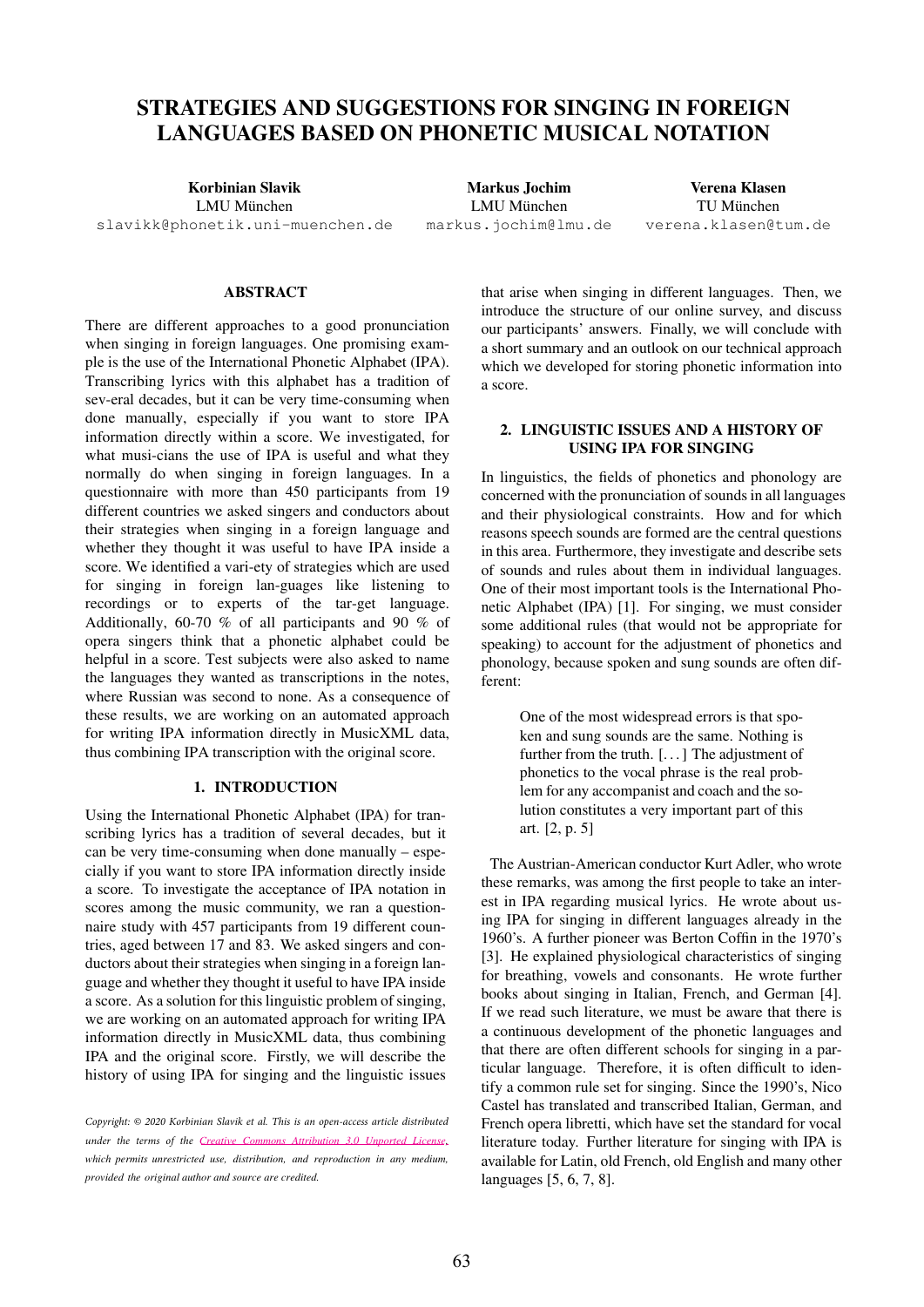In these 50 years of efforts of using IPA for transcribing musical lyrics, the lyrics were always separated from the musical score. In our view, the logical consequence of this development is to use IPA directly in musical sheets, which is not a standard procedure in classical music yet. Nevertheless, there are various problems with storing IPA information in a score. The transcription itself is difficult because there are different orthographic texts and simple one-to-one descriptions of the pronunciation are not possible for these texts. Furthermore, one must consider many languages with complex linguistic rules, like the syllablefinal obstruent devoicing in German. Additionally, rules that apply specifically to singing must be accounted for. Diphthongs in German, for example, are to be transcribed differently for singing than for speaking and the distribution of syllables might differ from that for speaking.

# 3. QUESTIONNAIRE

The online questionnaire in German and English described in this chapter was created in November 2018 [9]. In a first step, the three-part structure of the questionnaire is explained. Subsequently, the questionnaire is systematically evaluated on the basis of this structure.

Firstly, socio-demographic data of the participants will be analysed. Then, strategies for singing in foreign languages and the evaluation of phonetic transcription in the scores will be discussed.

## 3.1 Design

At the end of the questionnaire, we asked the participants about their proficiency concerning singing in general. Here, we were also interested in socio-demographic data, like age, gender, country of origin, or profession of our participants. In the second part, we asked about strategies for singing in foreign languages. The most common approaches to such pieces of music are determined by means of Multiple Choice. Another Multiple Choice and a Single Choice question clarified what kind of annotations the participants use when singing in foreign languages and whether they are familiar with the principle of phonetic transcription. There was always the possibility of free text input. The third part was about evaluating the usefulness and value of using IPA in scores. In addition, it was determined for which languages, pieces and genres a transcription in the scores is desired. These questions were again based on multiple choice, a rating scale and free text information.

#### 3.2 Sociodemographic data and self-assessment

457 participants from 19 different countries, 280 female, 171 male and six persons with undefined or diverse sex took part in this survey over a period of almost three months. 396 test persons came from Germany, 12 from Austria, ten from Switzerland, nine from Sweden, three from the USA, three from Slovakia, and further participants from Belgium, the Netherlands, Italy, the UK, Uruguay, Spain, Norway, Lithuania, Israel, Denmark, the Czech Republic, China, Bulgaria or from other countries not marked.



Figure 1. Participating choir singers, soloists, conductors, opera singers, composers, and participants who did not identify with these options - Question 9. This being a multiple choice question, the percentages need not add up to  $100 \%$ .

The relevance of the questionnaire is demonstrated not only by the participants from numerous countries, but also by the age of the test subjects, which varies from 17 to 83. There are many participants between 20 and 30, but there is also active participation in the survey between 30 and 60. There are even some participants older than 70 and 80. One can thus speak of a complex topic that attracts people of all ages.

The self-assessed singing ability of the singers is well suited for further examination for several reasons. Professionals are represented with 35 %, advanced singers with slightly more than 32 % and amateurs with almost 18 %. As we will show in the following two subchapters, the needs and strategies of these groups in dealing with foreign-language music are different under certain conditions. Multiple entries for the profession are rare at around 5 % and are therefore not taken into account in the analysis.

We also expect different preferences in the musical specialization of the participants. So, it is obvious to assume that soloists, who are represented with 34.1 %, have other needs than choir singers, who, as can be seen in Figure 1, are very strongly represented with 69.6 %. Conductors and opera singers are also clearly represented with 22.1 % and 14.2 %, respectively. We interpret more than 100 conductors within a questionnaire as an indicator that this problem of singing in foreign languages is particularly important for leaders of singing groups.

Some of the participants identified with more than one of the groups, e. g. they reported to be both a soloist and a choir singer. We treated these simply as a part of both of these groups and not of a special group "soloist-choirsinger". We assume that in a situation where a participant acts as a choir singer, it does not play an important role whether or not he also acts as a soloist at other times.

## 3.3 Strategies for Singing in Foreign Languages

When singers are confronted with pieces in foreign languages, they use a variety of possibilities to cope with this linguistic challenge. As shown in Figure 2, the strategy of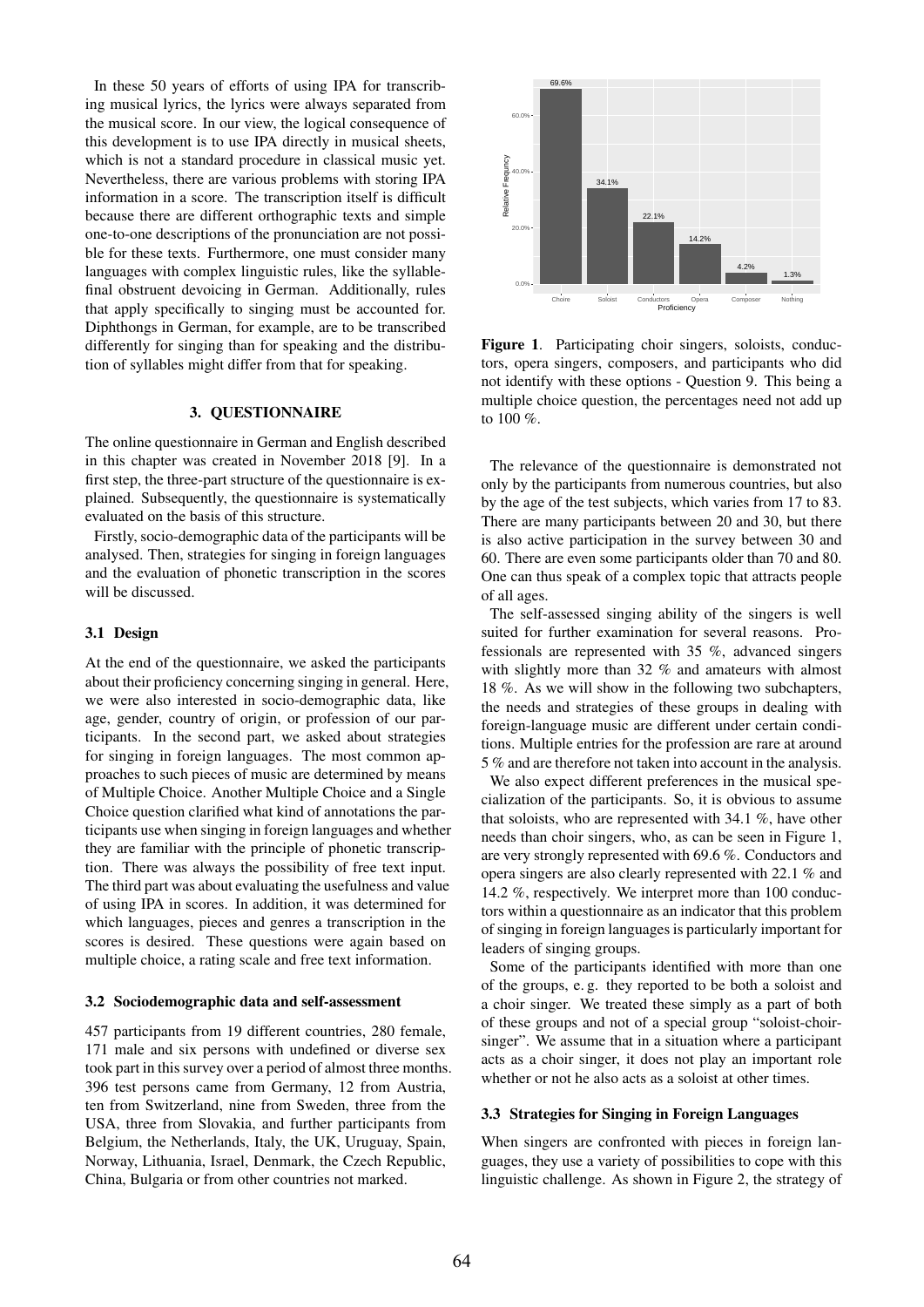

Figure 2. Relative frequency of the strategies used for singing in foreign languages. These strategies are Listening to recordings, taking notes in the sheets, or seeking advice from experts. The strategies to avoid singing in a foreign language, to neglect other strategies or the correct pronunciation are used much less frequently - Question 1.

listening to recordings is particularly popular (83.4 %) and not a significant problem in the digital age. Also, more than 80 % of all singing individuals take notes. According to the statements of many participants, writing serves as a memory aid and is therefore a central component of their work with music. In the case of borrowed musical sheets, however, it can be problematic or even forbidden to take notes. It is also not useful or necessary to take notes, when the test subjects are in an early singing stage, have an excellent auditory memory or elaborate language skills for the target languages in question.

Advice from a person who is familiar with the language to be sung is sought in about 69 % of cases. About 31 % of the test subjects do not seek additional opinions. On the one hand, this may be due to the lack of opportunities, especially in the field of laypersons, of whom only about 50 % seek advice. Or, on the other hand, to the unwillingness to deal with the target language more closely. Such a reluctance can point to a conscious neglect of the correct pronunciation. However, only 4.4 % of the test subjects state that correct pronunciation is sometimes not so important to them. This low relative frequency shows the intention of almost all musicians to achieve a pronunciation as "correct" as possible when singing. Moreover, avoiding to sing in a language one does not master is rare, with a prevalence of only about 10 % among the participants. This means that most singers are not afraid to be confronted with music in foreign languages.

Almost 10 % of the test subjects also use other strategies for singing in foreign languages. The additional remarks include the involvement of speakers of the mother tongue, the use of specialist literature and websites, translations and often handwritten transcription or transliteration.

The next question investigated, which strategies the test subjects use when taking notes in the sheets. This question specifically aims to show whether singers approach this issue systematically or not. As can be seen in Figure 3, only 22.5 % of the respondents stated that they follow a strategy that they had previously defined when taking notes in the sheets; 11.4 % of all laypersons, 24.2 % of all advanced singers and 30.6 % of all professionals follow a strategy. A logistic regression gives significant results for the positive responses of the advanced ( $z = 2.061$ ;  $p < 0.05*$ ) and for the positive responses of the professionals ( $z = 2.710$ ;  $p < 0.01$  \* \*) compared to the general sample of positive responses to this response option. For the laypersons, no significant result is achieved. This is probably due to the already small group size of laypersons and additionally to the few positive answers, with only eight occurrences in total.

Also, whether the singers take notes above or below the text to be sung seems to be unsystematic with about 50 % each. There is also no decisive difference between laypersons, advanced singers and professionals. Normally, the original text is retained and only erased by 5 % of all test subjects. It is astonishing that only about 20 % sometimes do not know how to write down unknown sounds. This value indicates a high level of linguistic knowledge and a conscious examination of the musicians' pronunciation strategies through singing. Since a large number of academics are also surveyed in this questionnaire, this value was certainly influenced by phonetic instruction at colleges and universities and by the intensive study of languages and speaking. However, it is likely that for certain sounds and words in some languages, awareness is only rudimentary, e. g. when one thinks of the complex realisation of tonemes in Norwegian or Mandarin in singing [10, pp. 294-295]. When interpreting this answer, it must also be taken into account that 20 % of the test subjects do not make any notes at all in the sheets, but are nevertheless taken into account in the false answers and thus also have an effect on the value of the true answers given in the graph. Thus, the error rate in this question is increased. However, this does not diminish the general tendency towards a lack of systematic notes in the notes. This impression is reinforced by further remarks of the respondents, who, for example, say that they write the improved pronunciation on the staff, that they adapt themselves specifically to the place on a sheet of music. They further stated that they use partly phonetic transcription (IPA), partly invented characters, or that they stick over the original, e. g. Japanese, text with having listened to a recording.

Approximately half of all test persons state that they have not yet been confronted with phonetic transcription. 100 people, or 22 % of participants, can remember a discussion about phonetic transcription, but not exactly in which context. 128 people, or 28 % of participants, can remember and often cite the encounter with foreign languages, the confrontation at school and university or pronunciation dictionaries as a source. The high number of those who apparently have not had any encounter with phonetic transcription or IPA can be interpreted in two ways. On the one hand, it is possible that some test persons have interpreted this question in the context of this questionnaire in such a way that they have never worked with phonetic transcription while singing or that they did not know how to use the term phonetic transcription or IPA, but know the theoretical concept. On the other hand, it is possible that people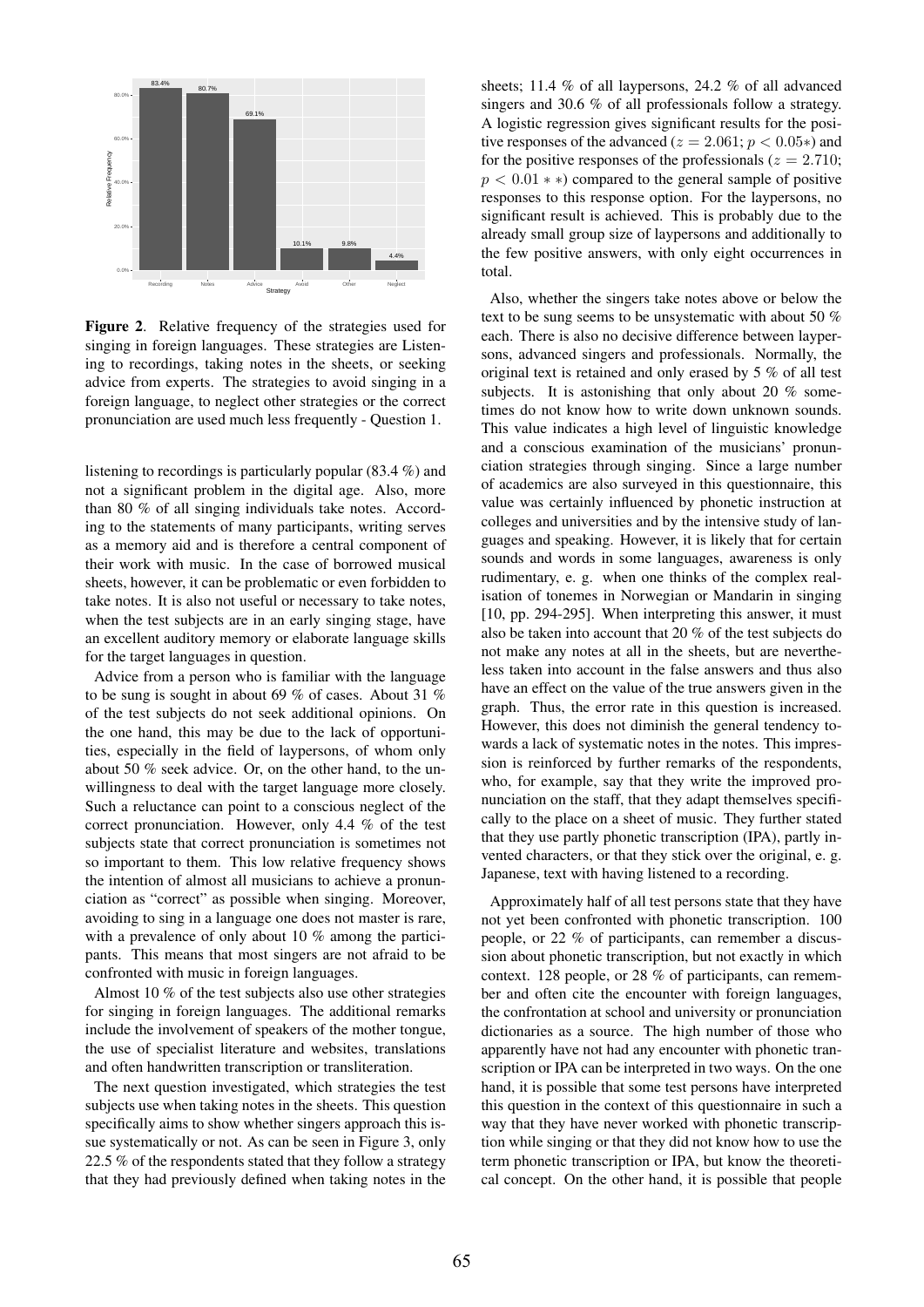

Figure 3. Answers to the question how the subjects proceed when taking notes. The answers are distributed more or less equally, whether they take notes above or below the notes. Followed by the frequency of those who make up a strategy before taking notes in the sheets and by the statements of those who sometimes do not know how to transmit a sound, other remarks and the statements of those who sometimes cross out the original text - Question 2.

with a lower educational level or older people could not actually gain any experience with this concept, as it is explicitly noted by some test persons.

## 3.4 Phonetic transcription in the sheets

In the third section of the questionnaire, the subjects were confronted with a concrete example of IPA transcription within musical scores (see Figure 4). The purpose of this figure was to assess whether they considered such a representation of a language useful. Exactly 60 % of the participants find a transcription in the sheets meaningful. Considering that, as described above, 50 % of the participants state that they have not worked with phonetic transcription yet, this value is high. However, a concrete example is given for this question, which might facilitate an answer. This assumption is confirmed by the fact that those who indicated in the previous question that they had not been confronted with phonetic transcription before are evenly distributed between the yes and no answers to the meaningfulness of IPA in the scores.

Slightly more than 31 % of the participants do not find such a transcription in the sheets useful, and only 3 % do not care. The rest are undecided or give their opinion on this question in the notes. Fears are, for example, that IPA is too difficult to interpret for the untrained or that the text becomes too confusing. In addition, the above-mentioned problem between phonological theory and phonetic reality in singing is addressed and the therefore the approach with IPA is criticized. Some musicians also note that a discussion of the target language is necessary in order not to neglect semantic and other linguistic problems; moreover, it would tempt laziness if one no longer had to deal with the target languages. Positive feedback is also provided, such as the emphasis on IPA's easy readability, or its use in languages that use a foreign alphabet and are thus difficult for respondents to read, e. g. Russian for singers whose



Figure 4. Example of a phonetic transcription in a musical sheet. This was presented in a similar fashion to the participants as a part of Question 4. The piece "Die zwei blauen Augen" by Gustav Mahler can be found in the song cycle "Lieder eines fahrenden Gesellen" (around 1884–85).



Figure 5. Answers to the question whether the experimental subjects think whether transcriptions in sheet music are useful or not - Question 4.

native language uses the Latin alphabet.

In the next question, the test subjects were asked to name the languages they wanted to see as transcriptions in the notes (see Figure 6). Russian is clearly in the first place with an absolute frequency of 113 wishes, which corresponds to over 35 % of all wishes. We suppose that in many cases, this might also mean Old Church Slavonic language variants or dialects, which often appear in choral literature and which the respondents may have identified as Russian; this is due to the Cyrillic alphabet, which is used for Old Church Slavonic and present-day Russian alike. A priming bias from the first question of the questionnaire is also likely, as it explicitly mentions a foreign language that uses a Cyrillic script. This example was chosen to make the relevance of singing in a difficult-to-read language clear to the singers from the outset. Note that this priming only potentially explains the high result for Russian but not for other often-named languages. Two other languages were named substantially more often than the rest and those are French (53 times) and Czech (37 times). There were also responses that specified language groups or rough geographical indications. "Chinese" was mentioned nine times and probably refers primarily to Man-